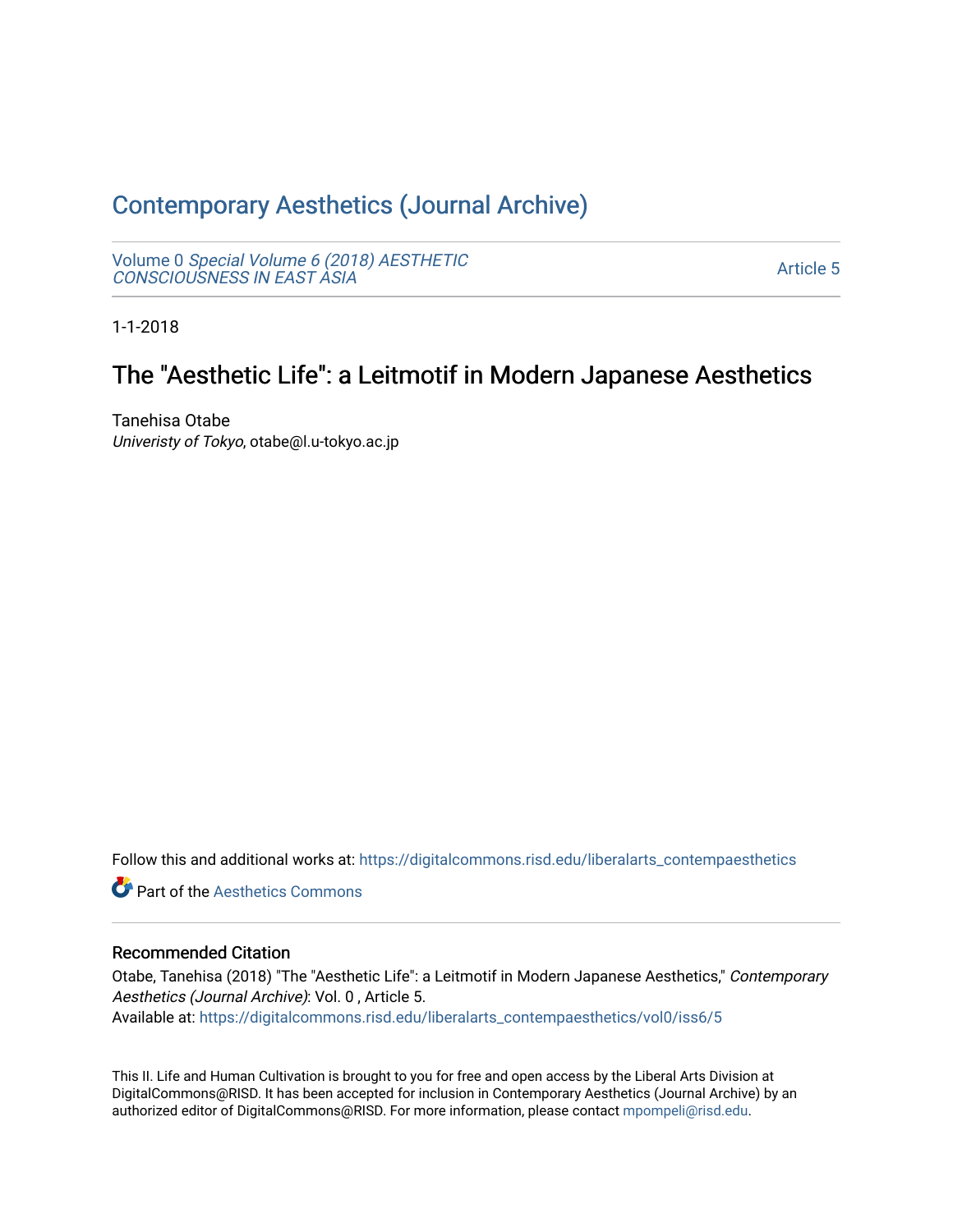# Contemporary

**[About CA](https://www.contempaesthetics.org/pages/about.html)**

**[Journal](https://www.contempaesthetics.org/newvolume/pages/journal.php)**

<span id="page-1-0"></span>**[Contact CA](https://www.contempaesthetics.org/pages/contact.html)**

**[Links](https://www.contempaesthetics.org/pages/links.html)**

### **[Submissions](https://www.contempaesthetics.org/pages/guidelines.html)**

**Search Journal** Enter search terms

Search

[Editorial Board](https://www.contempaesthetics.org/pages/editorialboard.html)

[Permission to Reprint](https://www.contempaesthetics.org/pages/reprint.html)

**[Privacy](https://www.contempaesthetics.org/pages/privacy.html)** 

[Site Map](https://www.contempaesthetics.org/pages/sitemap.html)

**[Publisher](https://www.contempaesthetics.org/pages/publisher.html)** 

<span id="page-1-1"></span>**[Webmaster](mailto:webmaster@contempaesthetics.org)** 

# **The "Aesthetic Life": a Leitmotif in Modern Japanese Aesthetics**

 *Tanehisa Otabe*

# **Abstrac[t\[1\]](http://www.contempaesthetics.org/newvolume/editor/editarticle.php?leftpane=Articles&articleID=821&command=editarticle&http_referer=L25ld3ZvbHVtZS9lZGl0b3IvY29udHJvbHBhbmVsLnBocD8=#FN1)**

In 1901, Chogyu Takayama (1871-1902), philosopher and literary critic, published a short article entitled "On the Aesthetic Life." Takayama's article, regarded as a manifesto of Nietzscheism by his contemporaries, triggered a great debate among a great many literary critics, including Shoyo Tsubouchi and Ogai Mori. This paper argues that Takayama's article constituted a framework for aesthetic thought in modern Japan and marked the Japanization of Western modern aesthetics. Takayama was not interested in the modern Western idea of autonomous art; instead, he tried to work out the aesthetic in one's way of living. What underlies Takayama's idea of the aesthetic life is, to my mind, a traditional Japanese view of art according to which beauty is to be sought inside the world, not beyond the world. In other words, the idea of the aesthetic was decontextualized from its Western context of autonomous art and recontextualized within the traditional concept of the art of living. This is why his idea of the aesthetic life caused a profound echo and became a keynote in twentieth-century Japanese aesthetics.

## **Key Words**

aesthetic life; art of living; the cognitive/the moral/the aesthetic; art of being in the world; everyday object; *gei-do* (the way of art); the absolute in the relative; habit; teaism

# **1. Introduction**

Recently, Richard Shusterman (1949- ), an American pragmatist philosopher, recalled the ancient idea of philosophy as "an art of living," thereby following Deweyan pragmatism and aiming at overcoming "art's modern specialization," that is, the dichotomy between art and life, and "recovering the continuity of aesthetic experience with the normal process of living.["\[2\]](#page-9-0) Seen from this perspective, aesthetic thought in modern Japan has a striking characteristic or tendency of denying any dichotomy between art and life. In this paper, I will argue that the idea of the aesthetic life has constituted a leitmotif of modern Japanese aesthetics[.\[3\]](#page-9-1)

<span id="page-1-5"></span><span id="page-1-4"></span><span id="page-1-3"></span><span id="page-1-2"></span>The idea of the aesthetic life is not foreign to Western thought. Already in 1747, under the decisive influence of Alexander Baumgarten (1714-62), the founder of modern aesthetics, Georg Friedrich Meier (1718-77) introduced the concept "aesthetic life of cognition" (*das ästhetische Leben der Erkenntnis, vita cognitionis aesthetica*) that he held as the "utmost beauty" of cognition[.\[4\]](#page-9-2) Since then, the aesthetic life, or to live aesthetically, has been addressed by several thinkers, including Friedrich Schiller (1759-1805) and Søren Kierkegaard (1813-55).[\[5\]](#page-9-3) Until recently, however, few studies have historically and analytically elucidated the concept of the aesthetic life[.\[6\]](#page-10-0)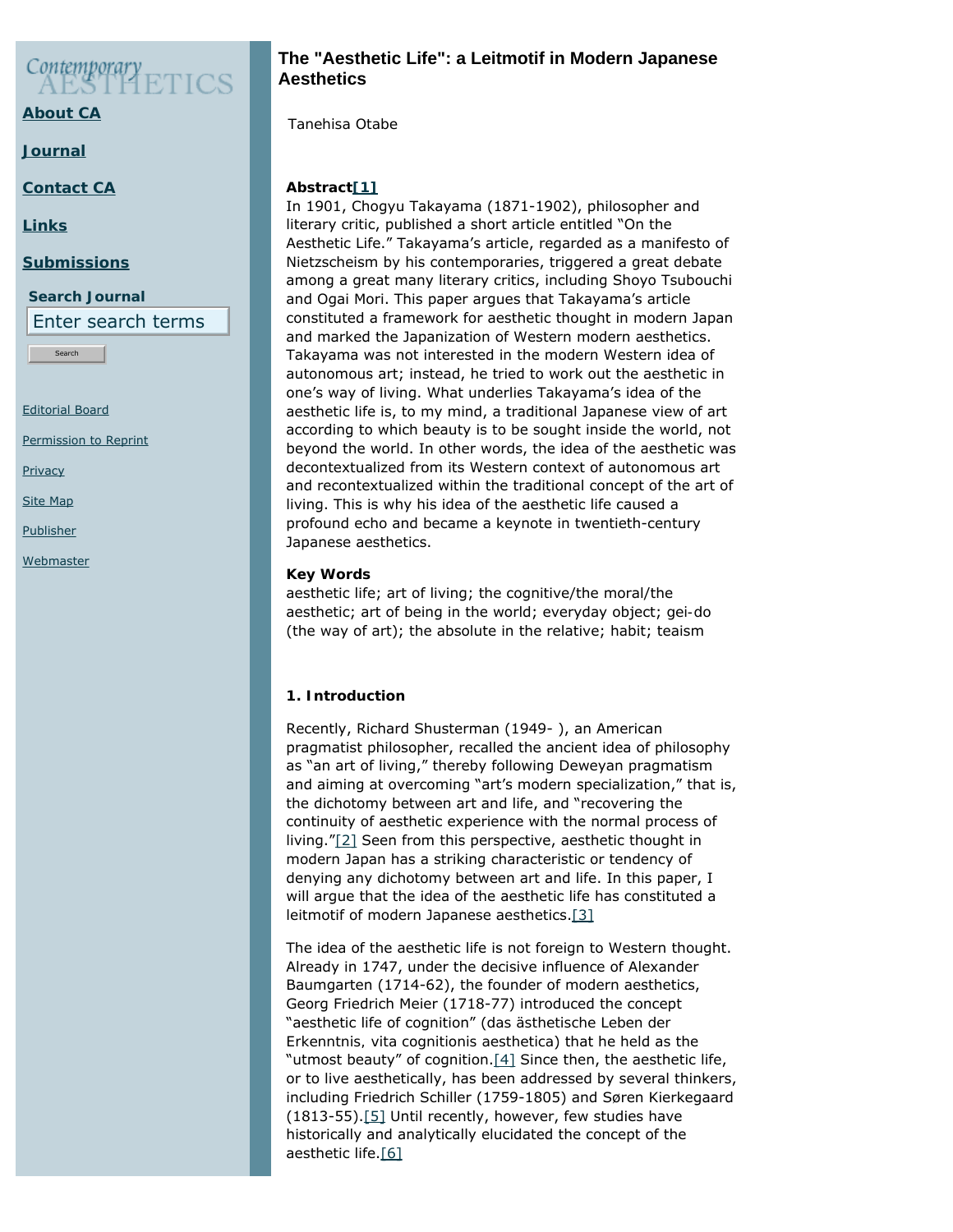Aesthetics, in the modern sense of the term, was introduced, or transplanted, into Japan in the late nineteenth century as part of modernization or Westernization. At the turn of the century, however, aesthetics as a discipline took root in the Japanese intellectual world, which can be symbolized by the debate on the aesthetic life that began in 1901 and continued to 1903.

In 1901, Chogyu Takayama (1871-1902), philosopher and literary critic, published a short but thought-provoking article entitled "On the Aesthetic Life" in *Taiyo* (Sun), the magazine he edited. His article triggered debate, one of the first great debates in the field of aesthetics on the meaning of the aesthetic life (*biteki seikatsu*), among a great many literary critics, including Shoyo Tsubouchi (1859-1935) and Ogai Mori (1862-1922). Takayama's article, which his contemporaries regarded as a Nietzschean manifesto, has usually been studied either in relation to Takayama's late position advocating individualism and instinctivism or in the context of how Nietzsche was received in modern Japan.[\[7\]](#page-10-1) When viewed from either perspective, however, the most important aspects of Takayama's article remained unnoticed. In what follows, I argue that Takayama's article constituted a framework for aesthetic thought in modern Japan and marked the Japanization of Western modern aesthetics.

<span id="page-2-0"></span>Takayama was not an advocate for the modern Western idea of autonomous art; he instead tried to incorporate the aesthetic into an individual's way of living. What underlies Takayama's idea of the aesthetic life is a traditional Japanese view of art (*gei* or *gei-do*) according to which beauty is to be sought in the world, not beyond it. That is, the idea of the aesthetic was decontextualized from its Western context of autonomous art and recontextualized within the traditional conception of the art of living. This is why his idea caused a profound echo and became a keynote in twentieth-century Japanese aesthetics.

#### **2. A theoretical reconstruction of Takayama's argument**

<span id="page-2-1"></span>In the beginning of his article, Takayama provisionally defines the aesthetic life as "what serves life and body that are superior to bread and clothes.["\[8\]](#page-10-2) His definition is somewhat abstract and vague. We have to theoretically reconstruct his argument to understand its specific content. Takayama uses the word 'aesthetic' in contrast to the words 'cognitive' and 'moral.['\[9\]](#page-10-3) This word choice shows his being influenced by neo-Kantian philosophy.

<span id="page-2-4"></span><span id="page-2-3"></span><span id="page-2-2"></span>Takayama reasons that "it is impossible to find a safe haven in morality and cognition."[\[10\]](#page-10-4) That is, neither cognition nor morality can attain something absolute because cognition is a step-by-step process of questions and answers and morality is inseparable from effort and, for this reason, presupposes something immoral that must be overcome by effort. Takayama, however, continues: "The ideal of morality must be established without effort. … Being brought onto this stage, morality is nothing other than amorality. It is beyond consciousness, beyond reflection and beyond effort. It is a type of habit or instinct." $[11]$  Takayama's examples of "following one's heart without going beyond the bounds" and of "the singing birds" or "the flowers of the field" show that he takes the position of moral intuitionism or sentimentalism, according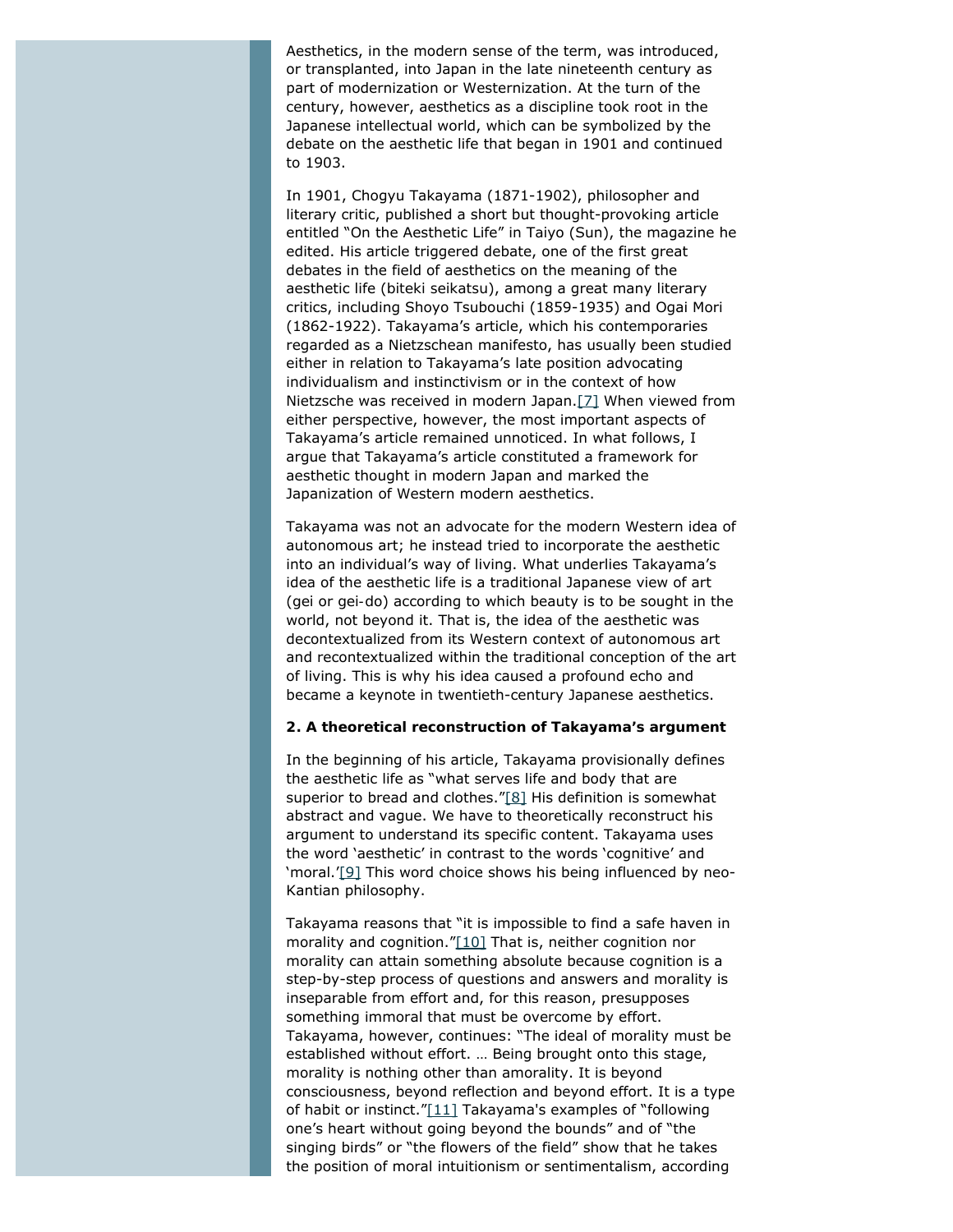<span id="page-3-0"></span>to which the true good consists not in unceasing effort but is something immediately perceived and practiced[.\[12\]](#page-10-6) He calls the power that immediately perceives and practices the good "instinct," thereby equating instinct with habit, as second nature, which indicates his position cannot be reduced to a category of instinctivism, as is usually seen in the secondary literature. Instinct, in Takayama's sense, is not innate but rather what was gained through human history and handed down to future generations. Further, Takayama characterizes instinct or habit as amoral because it is beyond moral consciousness. Such amorality that lies beyond good and evil is to be distinguished from immorality, which is still bound by the dichotomy between good and evil.

Takayama's position is not isolated. He shares the same interest with the post-Kantians who were concerned with overcoming Kantian dualism: Schiller, for example, by means of aesthetic education, and Schelling, by means of aesthetic intuition. Between 1790, when Kant's *Critique of the Power of Judgment* was published, and 1800, when Schelling's *System of Transcendental Idealism* was published, the aesthetic or aesthetics became a watchword for the post-Kantians. It is no wonder, then, that Takayama characterizes his position aesthetic.

<span id="page-3-2"></span><span id="page-3-1"></span>Takayama thus opposes the cognitive and moral life to the aesthetic life, arguing that "the moral and the cognitive life have only relative value in their nature, whereas the aesthetic life has in itself an absolute value, in that it satisfies the desire of human nature." $[13]$  That is, "the value of the aesthetic life is absolute or intrinsic." $[14]$  Both the moral life and the cognitive life are opposed to the aesthetic life as the relative, or extrinsic, to the absolute, or intrinsic. What Takayama understands under the rubric of the aesthetic life remains unclear. He does not unambiguously state how the absolute value is possible or what the desire of human nature or instinct means.

<span id="page-3-3"></span>In the following section, however, Takayama clarifies his argument. He continues: "However, even what is not instinct cannot be hindered from being aesthetic, as far as its value can be regarded as absolute. Thus the realm of the aesthetic life can be extended to more than what satisfies instinct.["\[15\]](#page-10-9) It follows that Takayama's position cannot be subsumed into instinctivism. As examples of the aesthetic life, in the broad sense of the term, Takayama enumerates six realms: morality, cognition, money, love, yoga, and art. We consider morality, the cognitive life, and the aesthetic.

<span id="page-3-4"></span>First, morality has only a relative value but, if "one considers it to have an absolute value and finds the final end of life in performing morality," one's action is no longer moral but aesthetic, as is seen in the situation of loyal retainers, devoted sons, or valiant heroines.<sup>[16]</sup> Such an idea of aesthetic action reminds us of Schiller's critique against Kant. By reintegrating freedom into beauty and duty into inclination, Schiller tries to transcend Kantian dualism[.\[17\]](#page-10-11)

<span id="page-3-6"></span><span id="page-3-5"></span>Second, the cognitive life can be also regarded as aesthetic, as far as the pursuit of truth becomes autotelic. Certainly, true scholars would disagree with such autotelism of cognition but it provides "a satisfaction that true scholars cannot acquire." $[18]$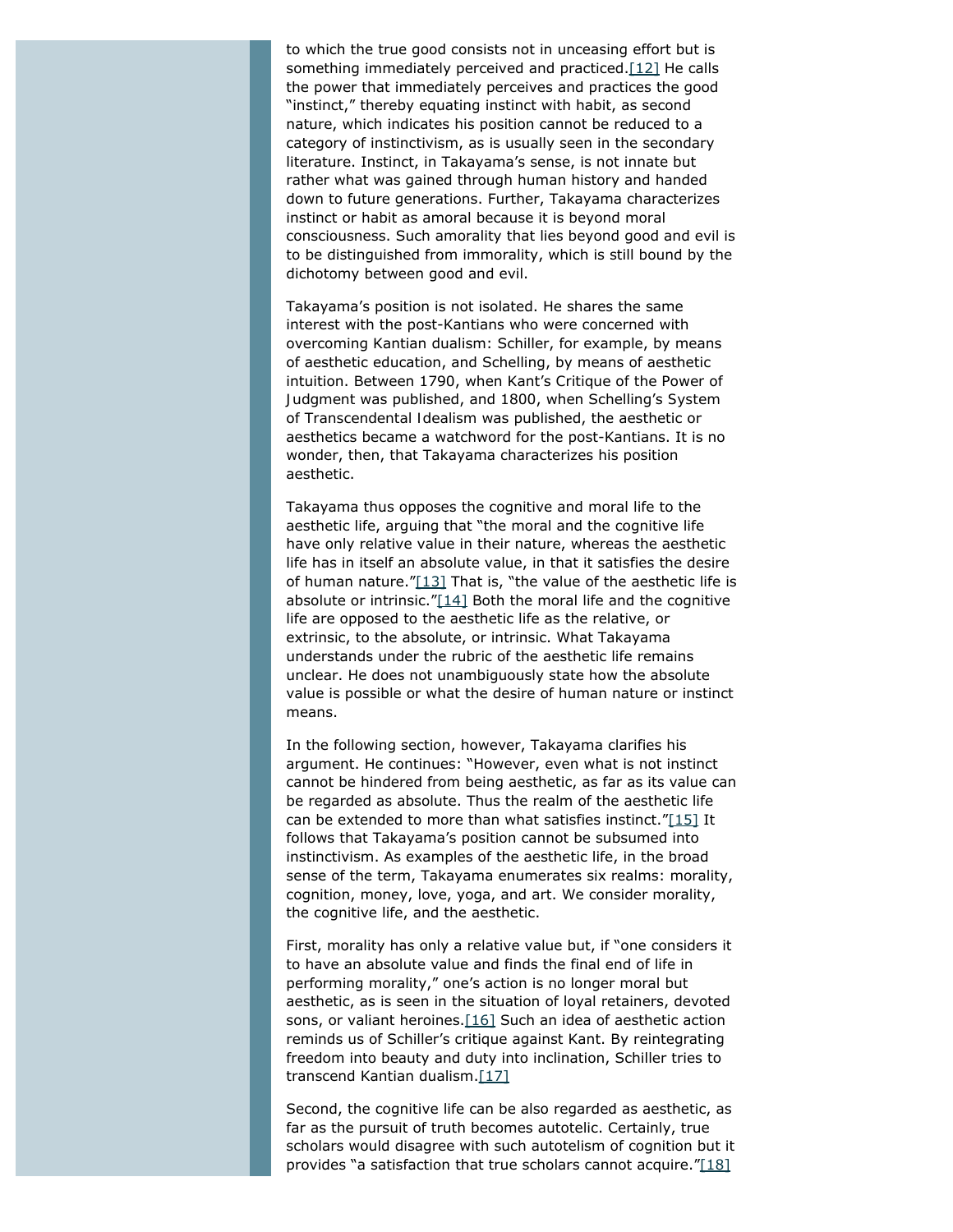Finally, Takayama refers to "the poets and artists who sacrificed themselves for what pleased them." For Takayama, being aesthetic and being artistic are independent of each other and art is in itself only a means to some end. "Art for life's sake," or even "art for instinct's sake," might be his motto. Some artists, however, devote their lives to the ideal of their art. "After all, art is their life, their ideal." $[19]$ 

<span id="page-4-0"></span>These examples demonstrate that while in Section 6 Takayama dualistically opposes the moral and the cognitive life as something relative to the aesthetic life as something absolute, in Section 7 he relativizes his dualism between the relative and the absolute, thereby finding the possibility of the relative's being treated as absolute or aesthetic.

I next address the three key points from Takayama's article, and show them anticipating aesthetic thought in the first half of twentieth century Japan.

#### **3. On the view of art implied in the idea of the aesthetic life**

The first point to notice is that Takayama relates the adjective 'aesthetic' to 'life' without limitation. This relation is not at all self-evident. The underlying idea is to seek the aesthetic or beauty not beyond life but within life. Such an attitude toward the aesthetic originates from a traditional Japanese view of art that is different from the Western modern view of art, for example, art for its own sake.

<span id="page-4-1"></span>Here we focus on *The Book of Tea* (1906), written in English by Kakuzo (Tenshin) Okakura (1862-1913). In this book, Okakura addresses Teaism (*Chado* in Japanese, literally, the way of tea), explaining the Eastern view of art or, rather, worldview. Okakura asserts that "the chief contribution of Taoism to Asiatic life has been in the realm of aesthetics," seeking the essence of Taoism in the "art of being in the world," the "art of life," or the "art of living" and thereby characterizing teaism[.\[20\]](#page-10-14) The art of being in the world is in refining the ordinary act of drinking tea into an artistic form. Arthur Danto would find here a kind of "transfiguration of the commonplace" that is not guaranteed institutionally by the artworld of or concerning teaism (that is, tea-world) but rather is practiced by everyday aesthetic living. $[21]$  It must be noticed here that Okakura legitimizes the mundane as a root of teaism, or rather Asian art in general, which underlies subsequent aesthetic thought in twentieth-century Japan[.\[22\]](#page-10-16)

<span id="page-4-6"></span><span id="page-4-5"></span><span id="page-4-4"></span><span id="page-4-3"></span><span id="page-4-2"></span>Handicraft, along with teaism, closely relates to the mundane. In this context, we have to consider Muneyoshi (Soetsu) Yanagi's idea of folk art or, in his words, "folk craft" (*Mingei*).[\[23\]](#page-10-17) In his lecture entitled "Beauty and Life" (1931), Yanagi (1889-1961) notes that beauty in the modern era is regarded as "something lofty" and that a "lofty beauty" is sought in "what is far from life and not related directly to life," arguing that "not artworks, but craftworks closely connect beauty with life.["\[24\]](#page-10-18) Yanagi further concentrates on teaism, whose significance Yanagi claims lies in "finding the standard of beauty in everyday objects," saying that "the tea masters had the deepest opinions and experiences concerning the relationship between beauty and life.["\[25\]](#page-11-0) In conclusion,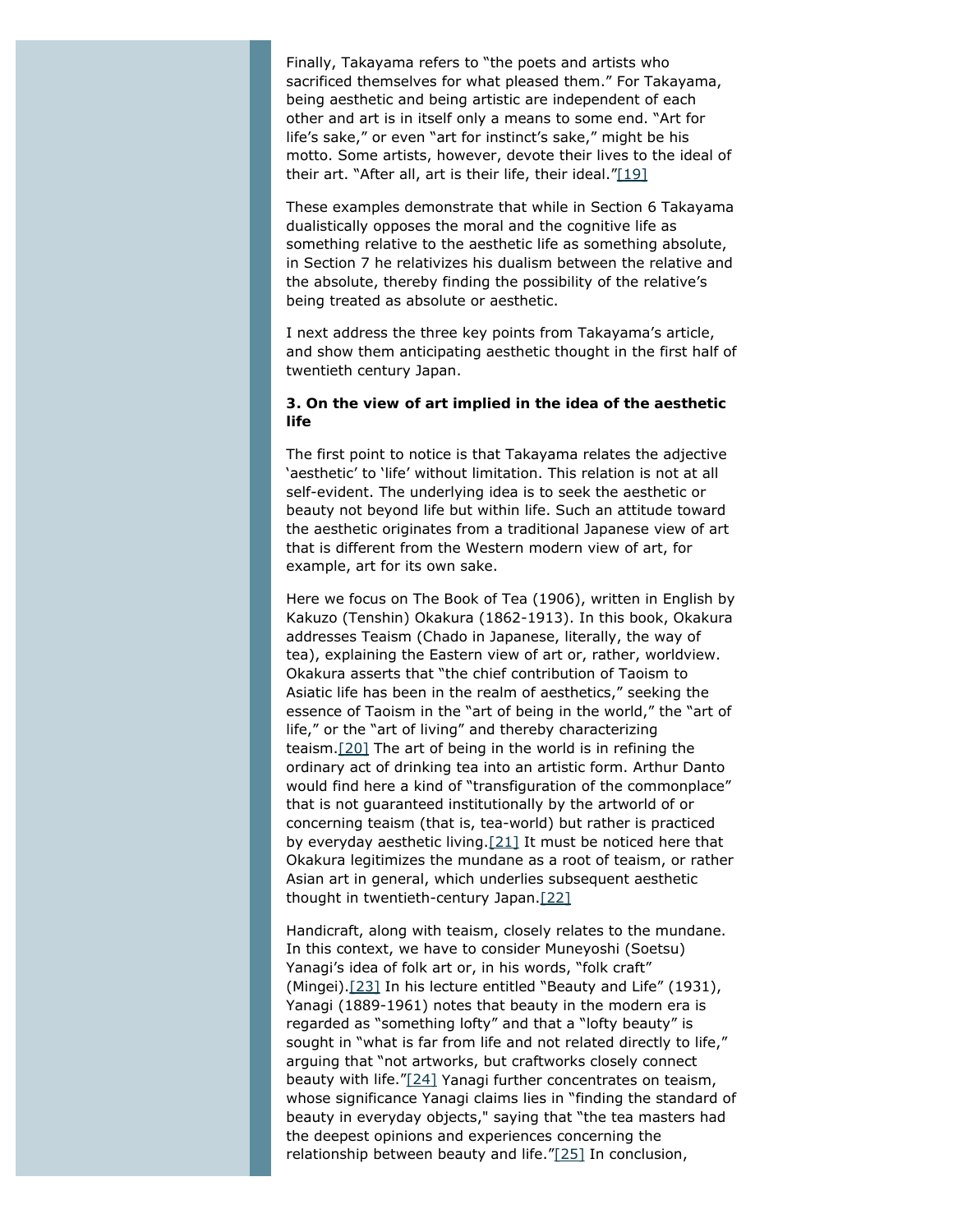<span id="page-5-0"></span>Yanagi postulates that "the everyday object is most important for the aesthetic life and morality of human being."[\[26\]](#page-11-1) The aesthetic life is not opposed to morality, as was Takayama's perspective, but constitutes the humanity of human beings.

<span id="page-5-1"></span>In the 1930s, Tsuneyoshi Tsuzumi (1887-1981) formulates the idea of art not being separate from life as the "framelessness between art and life.["\[27\]](#page-11-2) Tsuzumi, who is now quite forgotten even in Japan, was probably the first Japanese to lecture and publish books on Japanese aesthetics in Germany, in German. Inspired by Georg Simmel's essay "Picture Frame: An Aesthetic Essay" (1902), Tsuzumi becomes conscious of Eastern, especially traditional Japanese, painting lacking a frame, drawing from it a general tendency of the Eastern view of art or, rather, worldview: framelessness or, in German, *Rahmenlosigkeit*, an expression he coined. The framelessness in Tsuzumi's systematic theory of Japanese culture is threefold: 1) between nature and human beings (object and subject), 2) between artworks and the outer world, or between art and life, and 3) between individual art genres[.\[28\]](#page-11-3) What is at issue in our context is the second framelessness that pertains to art as not a specific aesthetic phenomenon but a way of life related to cultivation[.\[29\]](#page-11-4) Tsuzumi further reasons that such "artification (or aestheticization) of life" is especially exemplified by craft[.\[30\]](#page-11-5) In his later book entitled *A Research into Artistic Japan* (1941), Tsuzumi notes the Japanese view of art that does not draw a line between art and life originates from the aesthetic life in the Heian period [794-1185].[\[31\]](#page-11-6) Tsuzumi's thesis concerning the framelessness between art and life culminates aesthetic thought in Japan originating from Takayama's thought-provoking idea of the aesthetic life.

#### <span id="page-5-5"></span><span id="page-5-4"></span><span id="page-5-3"></span><span id="page-5-2"></span>**4. On the absolute in the relative**

<span id="page-5-6"></span>The second point in Takayama's article is that he not only proposes but also relativizes the dualism of the relative and the absolute. Here we begin by considering Okakura's *The Book of Tea* (1906), as we did in the previous section. For Taoism, Okakura writes that "Its (= Tao's) Absolute is the Relative," explaining thereby as follows: "The Present is the moving Infinity, the legitimate sphere of the Relative. Relativity seeks Adjustment; Adjustment is Art. The art of life lies in a constant readjustment to our surroundings.["\[32\]](#page-11-7) That is, the absolute of Taoism is not beyond this world because, apart from the relative relationships of the finites to each other, an absolute cannot exist. What is at issue is to adjust the finites within this world so that they may co-exist with each other, which Okakura calls the "art of life" or the "art of being in the world." Therefore, the absolute must be sought in our art of life, which is the underlying idea of teaism: "The whole ideal of Teaism is a result of this Zen conception of greatness in the smallest incidents of life. Taoism furnished the basis for aesthetic ideals, Zennism made them practical.["\[33\]](#page-11-8)

<span id="page-5-7"></span>Motomori Kimura (1895-1946) most clearly formulates the idea of seeking the absolute within the finite. In the following, I will reconstruct his aesthetic theory based on his early article entitled "The idea of artistic beauty in Hegel" (1931).

Kimura characterizes artistic creation as follows: "No one recognizes miscalculation and bad actions as having positive values *by themselves*. The situation is not the same, however,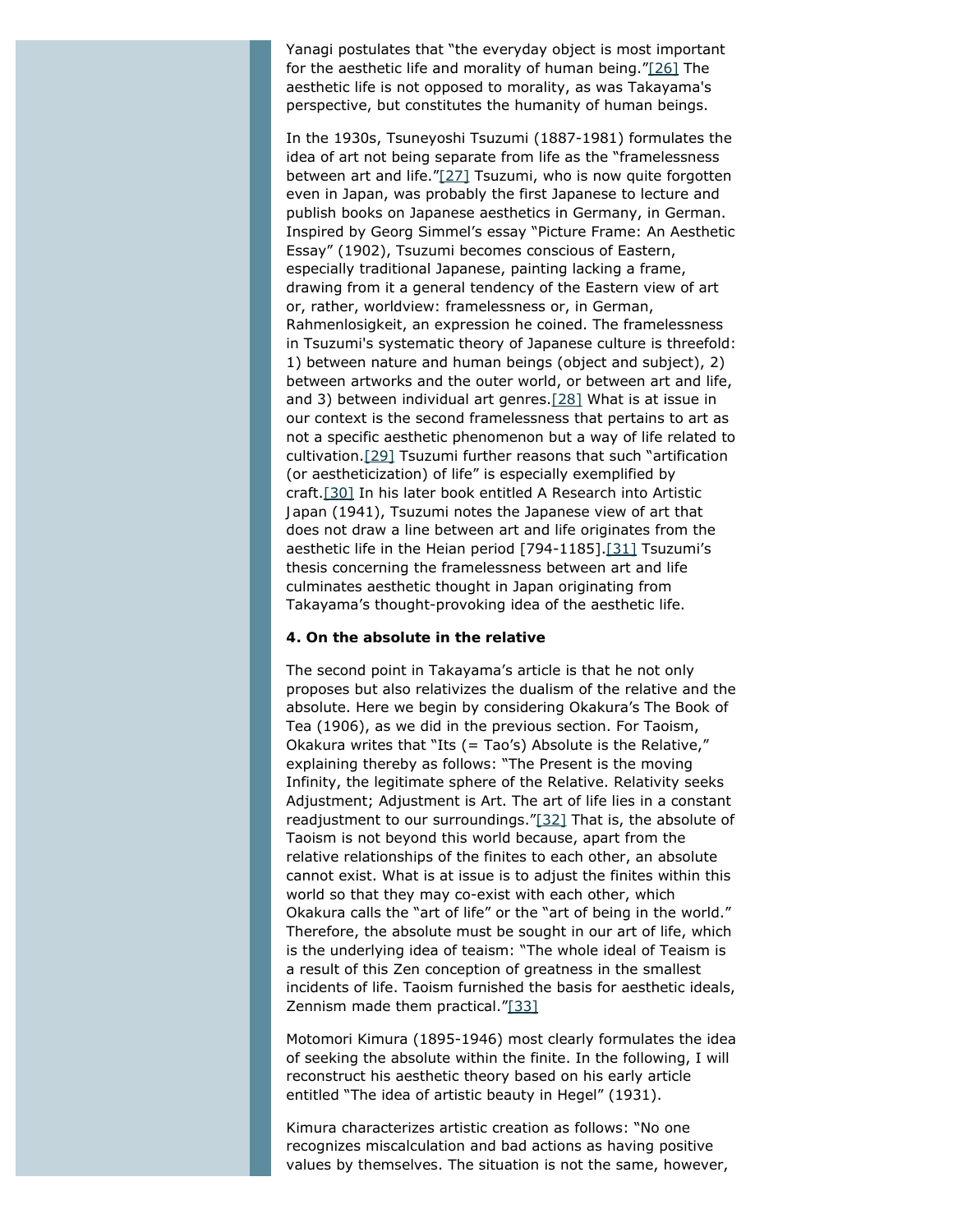<span id="page-6-0"></span>with beauty." If "a painted form is amended" by the painter him- or herself, "between these two pictures there is, on one side, certain progress concerning aesthetic expression and artistic value; on the other side, each picture has *by and in itself* a peculiar and unchangeable value.["\[34\]](#page-11-9) This means that each stage of artistic creation simultaneously has a relative value aiming at completion and an irreplaceable or incommensurable value. A sketch for a work, for example, can be appreciated as a preliminary step and as an end for itself. This duality underlies artistic creation: "The essence of creation or the nature of a work lies in seeking completion in infinite distance *and* being completed in each finite instance... . What is far away reveals itself in each instance of presence, this is expression, this is the birth of a work.["\[35\]](#page-11-10) Kimura who began his career studying the philosophy of German idealism, especially Fichte, presupposes once a Kant-Fichtean position of Sollen, seeking at the same time to transcend it, which Kimura claims is possible in artistic creation because artistic creation is, from one perspective, based on the Kant-Fichtean position, in that it always denies the status quo and aims at a more perfect future. From another perspective, artistic creation is not a future-oriented process, in that each state has its own undeniable value. Here we find a legitimate echo of the thinking of post-Kantians, especially Schiller and Schelling.

<span id="page-6-2"></span><span id="page-6-1"></span>In his article entitled "A Blow of Chisel" (1933), a manifesto of his own aesthetic theory, Kimura writes: "A finite blow of the chisel is immediately an expression of the infinite. That is, it is filled and saturated with the infinite"; or even, alluding to the *Nirvana Sutra*, "In a blow of the chisel is practiced the principle that all beings have the Buddha-Nature.["\[36\]](#page-11-11) Kimura's aesthetic thinking certainly has a nirvanic background. What does not follow, however, is that Kimura relies only on nirvanic Buddhism. Rather, his confrontation with modern Western thinking, especially German idealism, developed his awareness of Buddhist tradition, reinterpreting and transforming anew its original meaning in light of aesthetic thinking.

#### **5. On habit as second nature**

As we have seen in Section 2, Takayama's theory of the aesthetic life, which has often been considered as fostering instinctivism, cannot be reduced to it. Neither does what he calls instinct mean something innate and animalistic. Rather, it is habit as second nature, that is, what was gained through human history and is passed to future generations. In this section, we focus on the idea of habit, showing how Takayama's idea of instinct as habit, or second nature, was further addressed in the aesthetic thinking during the first half of the last century.

First, we turn to Motomori Kimura's theory. In the 1930s, Kimura considers the meaning of body, addressing the polysemy of the Japanese term *mi*, as follows: "The term *mi* does have the meaning of body as a natural object, but it also has the meaning of self as is expressed in the phrase '*mi wo omou*' (taking care of oneself), and even that of heart as seen in the phrase '*mi wo tsukusu*' (devoting one's energies). Thus, the human body is dialectic existence as subject-object. As a subject making inroads into nature, it is an apical end of the expressive will of a subject. Alternatively, as nature making inroads into subject, it is a limitation of a subject by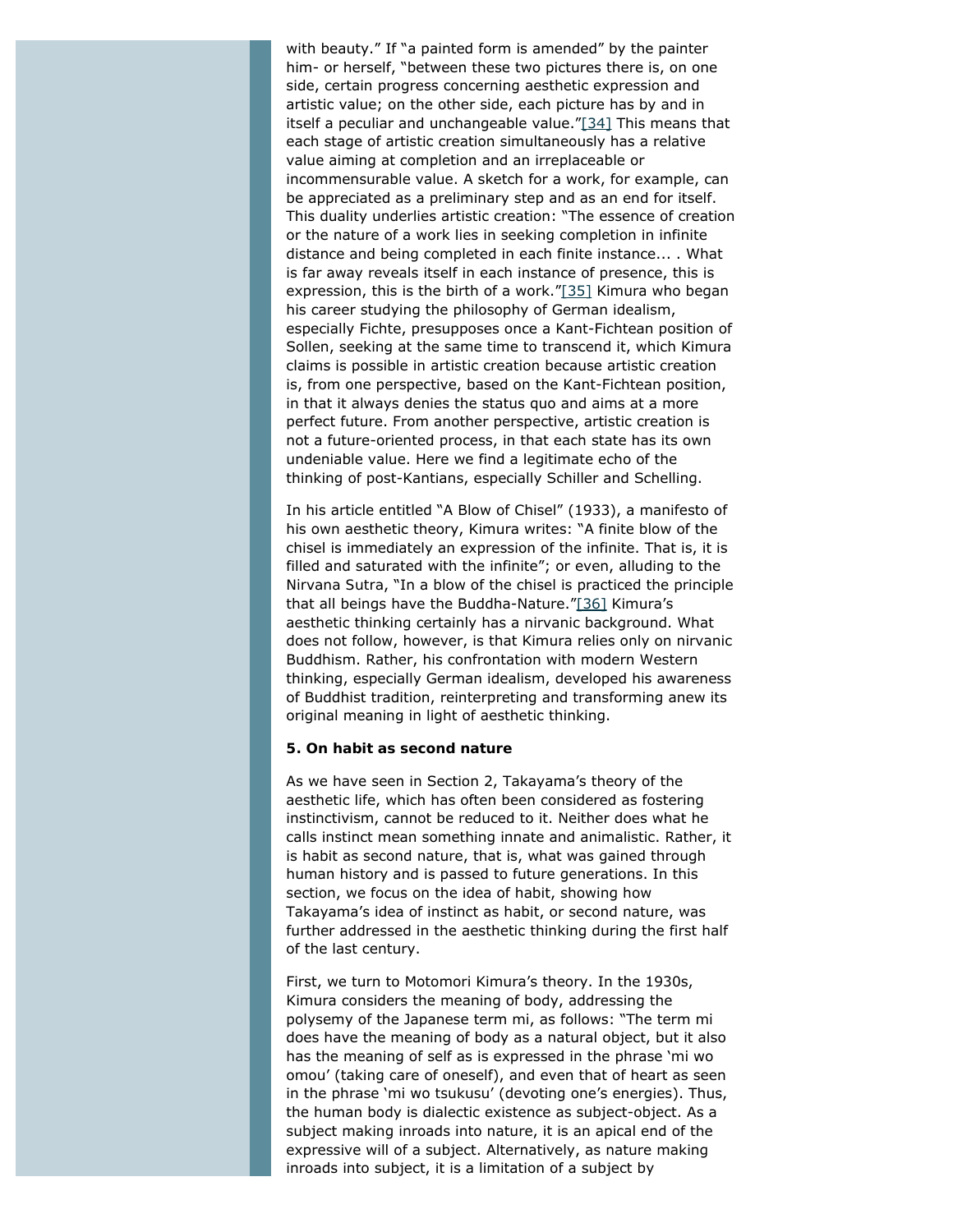<span id="page-7-0"></span>nature."[\[37\]](#page-11-12) As is later the case with Hiroshi Ichikawa (1931-2002) in his *Structure of "Mi"* (1984), the polysemy of the word *mi* gives Kimura a clue to approach the peculiarity of the human body, which Kimura argues is found in its mediating between the inner and the outer, as is shown in the Japanese term *te-gokoro* (literally, hand-heart). *Te-gokoro* means the "heart that dwells in hands and works through hands.["\[38\]](#page-11-13)

<span id="page-7-1"></span>What is to be noticed is that Kimura defined the actions of a heart residing in a body as art, that is, technique. Art is a kind of somatic intellect that indwells in hands, an intuitive knowledge that delicately works in accordance with objects. Kimura notes that there are many "expressions related to body, in particular, to hands (*te*)" that describe the "forms of art, "for example, concerning working ways of technique, *teren* (wiles), *te-kuda* (trick), *te-giwa* (dexterity), and *te-sabaki* (manipulation); regarding technical properties of an object as material, *te-goro* (handy) and *te-gowai* (stiff); and with reference to the work of art as a synthesis of working and material, *te-no-konda* (elaborate), *te-garu-na* (easygoing), and *te-wo-nuita* (negligent). All these examples indicate that human beings have not only an inner existence but also a somatic existence[.\[39\]](#page-11-14) Referring to Ravaisson's theory in his *Of Habit* (1838), Kimura explained the process in which technique is gained as follows: "It is the will that first makes the hands move. This process being repeated over and over, the hands gradually become purposively habituated. Then we gain the heart residing in the hands.["\[40\]](#page-11-15) Technique as the "naturalized will that dwells in the body" is realized by habitual practice[.\[41\]](#page-11-16) That is, habit takes the shape of technique and forms the core of a human being.

<span id="page-7-7"></span><span id="page-7-6"></span><span id="page-7-5"></span><span id="page-7-4"></span><span id="page-7-3"></span><span id="page-7-2"></span>A theory of habit as technique can be also found in Kiyoshi Miki (1897-1945), a contemporary of Kimura. In his *Logic of Imagination* (vol. 3, 1939), one of his main works, Miki examines technique as follows: "For homo faber, instruments are 'unconscious projections' of organs, that is, a continuation of body.["\[42\]](#page-11-17) Technique seems "closely adhered to our sensual experience" and, therefore, a natural phenomenon for human beings[.\[43\]](#page-11-18) Miki argues, however, that "an invention of instruments cannot be made by sensual experience; it needs imagination.["\[44\]](#page-11-19) Whereas our sensual experience pertains only to individuals, an invention of instruments presupposes not only sensual experience but also imagination, which Miki claims is a faculty of using symbols in Cassirer's sense.[\[45\]](#page-11-20) That means a leap of imagination is needed for technology. At the same time, an invented instrument must be used unconsciously, that is, must become a continuation of body. Otherwise, the instrument would not be worthy of being called an instrument. This is why instruments are closely adhered to our sensual experience and become parts of our body through habit[.\[46\]](#page-12-0)

<span id="page-7-10"></span><span id="page-7-9"></span><span id="page-7-8"></span>Miki further argues that such operation of technique does not belong exclusively to human beings. "All living beings exist in an environment; by technically adjusting to an environment, life produces form." And, "in principle, human technique means an adjustment between subject and environment.["\[47\]](#page-12-1) Now, "the ground of all technique is movements of our body, which has been, in turn, formed technically [in the process of nature's history]." We can say, therefore, that "human technique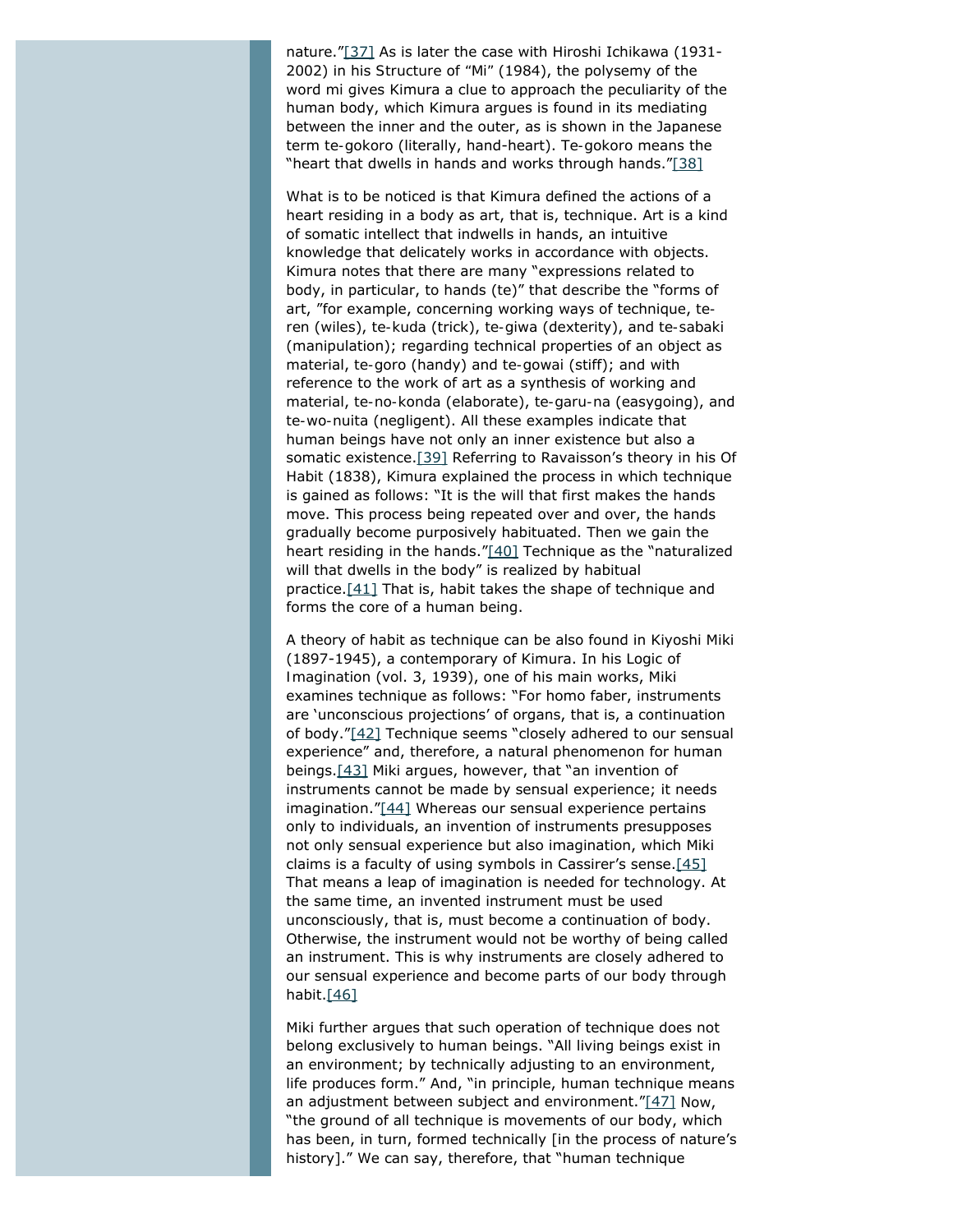<span id="page-8-0"></span>continues nature's technique.["\[48\]](#page-12-2) It follows that Miki's theory of technique aims at "understanding in a unified way human history and nature's history.["\[49\]](#page-12-3)

<span id="page-8-1"></span>Technique that dwells in or inhabits the human body as habit in the sense of second nature constitutes the basis of human beings for Kimura and Miki. This conception of technique can be regarded as the offspring of Takayama's idea of instinct as habit in his article entitled "On the Aesthetic Life."

The question, then, is what the background of such conception of technique is. Neither Kimura nor Miki clearly addresses this question. To my mind, a traditional Japanese view of art (*geido*; literally, the way of art) is one of the factors that enabled Kimura's and Miki's conception of technique.

<span id="page-8-2"></span>Here is Muneyoshi (Soetsu) Yanagi's theory of technique. In his essay entitled "The beauty of the common object" (1926), which can be regarded as a manifesto of his *Mingei* theory, he considers a craftsperson's speed bulk manufacturing. Such manufacturing seems to lead only to a kind of inertia. Yanagi, however, finds something positive in a craftsperson's repetition: "Repetition is the mother of expertism... . Hands win the perfect freedom through this repetition.["\[50\]](#page-12-4) "Hands winning the perfect freedom" means that the craftsperson is no longer conscious of technique. Chogu Takayama would regard this state as "beyond consciousness.["\[51\]](#page-12-5) Yanagi continues: "Those who perfectly master the technique are beyond consciousness of the technique. They are far from contrivance and forget endeavor.["\[52\]](#page-12-6) That is, habit gained through repetition makes possible true freedom or creativity, which is beyond consciousness. Such an idea is based on the traditional view of art.

<span id="page-8-5"></span><span id="page-8-4"></span><span id="page-8-3"></span>Or we may refer to Tsuneyoshi Tsuzumi, who explains the reason art was called the way of art in Japan: "The 'way' means that we are not satisfied with mastering the technique and that we regard it rather as a means of polishing the whole human being. The *way*, therefore, is related to *cultivation* in the broad sense of the word; it is a way of life. $T_{53}$ ] That is, mastering a technique leads to cultivating the whole human being consisting of mind and body. Cultivation pertains not only to our mind; it concerns the body's mastering the technique and aims at attaining a way of life. We could even argue that our way of life is possible as a technique in the sense of second nature. Seen from this perspective, we hear an echo of Kakuzo (Tenshin) Okakura's idea of art of living or art of life that underlies his theory of art.

<span id="page-8-7"></span><span id="page-8-6"></span>The question, then, is why we exercise or discipline ourselves to master a technique. An exercise could certainly be, speaking with Foucault in his *Discipline and Punish*, a discipline that produces docile bodies. In this situation, mind controls body. An exercise, however, does not solely shape the body into passivity. It could provide us with a heightened, sharpened, and more sensitized, body.<sup>[54]</sup> A heightened body is then able to call creative acts from the subject or, rather, to stimulate the subject to invent what it could not think of by its autonomous mind, which testifies to the creativity of somatic exercise for human beings[.\[55\]](#page-12-9) This is why the art of living or art of life can regenerate and innovate itself by the interrelationship between mind and body.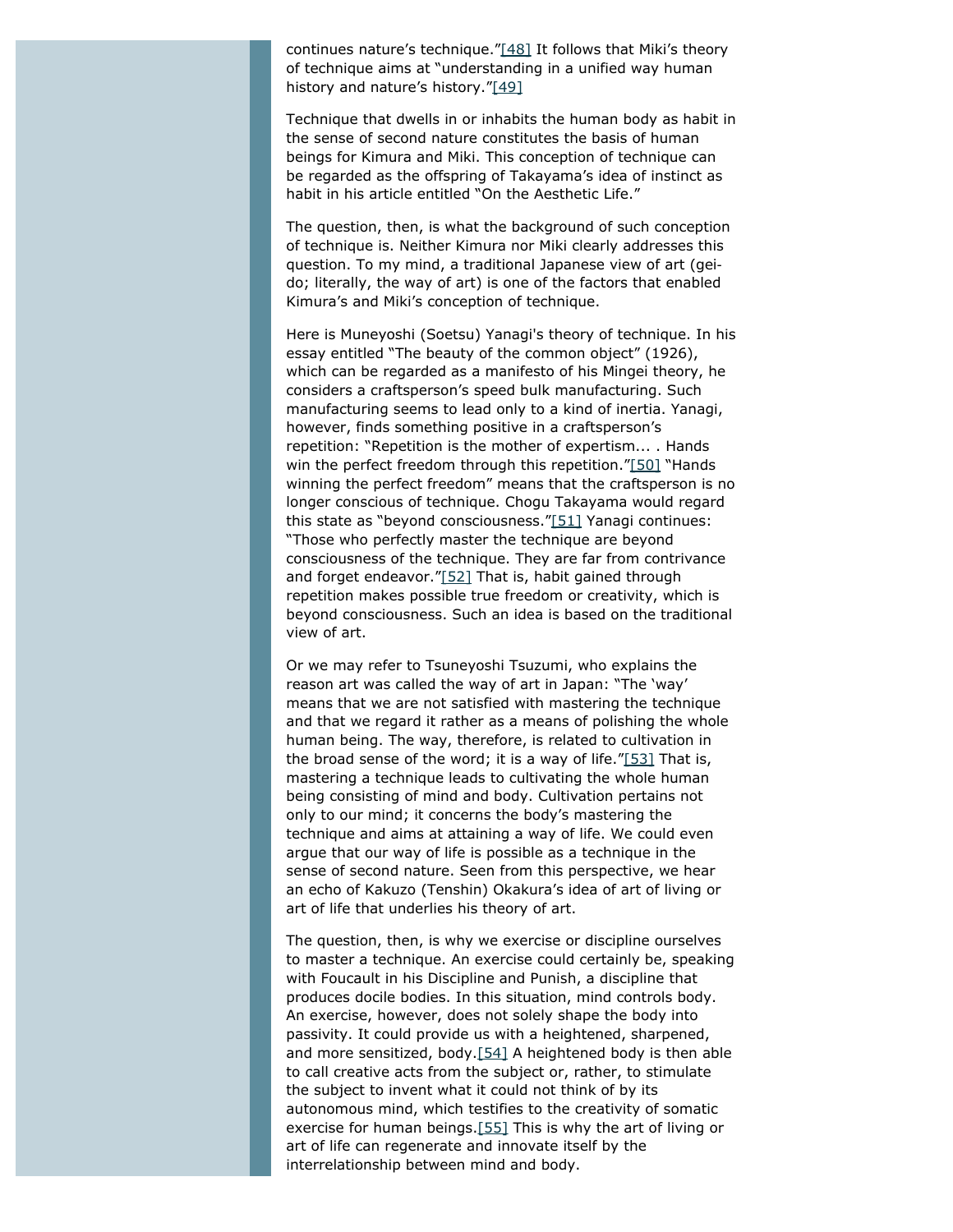In conclusion, the three key points taken from Takayama's article entitled "On the Aesthetic Life" constitute a framework of aesthetic thought in modern Japan that, occasioned by the encounter with modern European aesthetics, tried to complement European aesthetics through reflecting on the traditional tacit view of art in Japan. The idea of the aesthetic was decontextualized from its Western context of autonomous art and recontextualized within the traditional conception of way of art. This is also why the concept of the aesthetic life gained wide acceptance and constituted a leitmotif in modern Japan.

Tanehisa Otabe [otabe@l.u-tokyo.ac.jp](mailto:otabe@l.u-tokyo.ac.jp)

Tanehisa Otabe is Professor of Aesthetics at the University of Tokyo and the former President of the Japanese Society for Aesthetics. He has academic interests in aesthetics in Germany in the eighteenth century and intercultural aesthetics.

Published on March 13, 2018.

#### **Endnotes**

 $[1]$  This article is a revised version of my presentation entitled "The Idea of the 'Aesthetic Life' in Late Meiji Japan," delivered at the 20th International Congress of Aesthetics, in Seoul, July 2016.

<span id="page-9-0"></span>[\[2\]](#page-1-1) The reference to "an art of living" comes from Richard Shusterman, *Thinking through the Body: Essays in Somaesthetics* (Cambridge: Cambridge University Press, 2012), p. 21. The other passages are from Richard Shusterman, *Practicing Philosophy: Pragmatism and the Philosophical Life* (London and New York: Routledge, 1997), pp. 26, 25.

<span id="page-9-1"></span>[\[3\]](#page-1-2) Yuriko Saito recently examined the importance of aesthetic life, especially in regard to Japanese aesthetics, but without addressing the origin of this concept. Yuriko Saito, "Aesthetics of Weather," in *Aesthetics of Everyday Life*, eds. Andrew Light and Jonathan M. Smith (New York: Colombia University Press, 2005), pp. 155-176; ref. on p. 164, and "Everyday Aesthetics in the Japanese Tradition," in *Aesthetics of Everyday Life: East and West*, eds. Liu Yuedi and Curtis L. Carter (Newcastle: Cambridge Scholars Publishing, 2014), pp. 145-164, ref. on p. 145.

<span id="page-9-2"></span>[\[4\]](#page-1-3) Part 1, Ch. 1, Sec. 7 of his *Aesthetica,* which is unfinished due to the author's death, is entitled "*vita cognitionis aesthetica*." Alexander Baumgarten, *Aesthetica* (Frankfurt a. O.: Johann Christian Kleyb, 1750), n. pag. The passage from Meier is from Georg Friedrich Meier, *Anfangsgründe aller schönen Wissenschaften* (Halle: Carl Hermann Hemmerde, 1748), § 35, p. 60.

<span id="page-9-3"></span>[\[5\]](#page-1-4) Friedrich Schiller, *On the Aesthetic Education of Man: In a Series of Letters*. Translated by Elizabeth M. Wilkinson and L.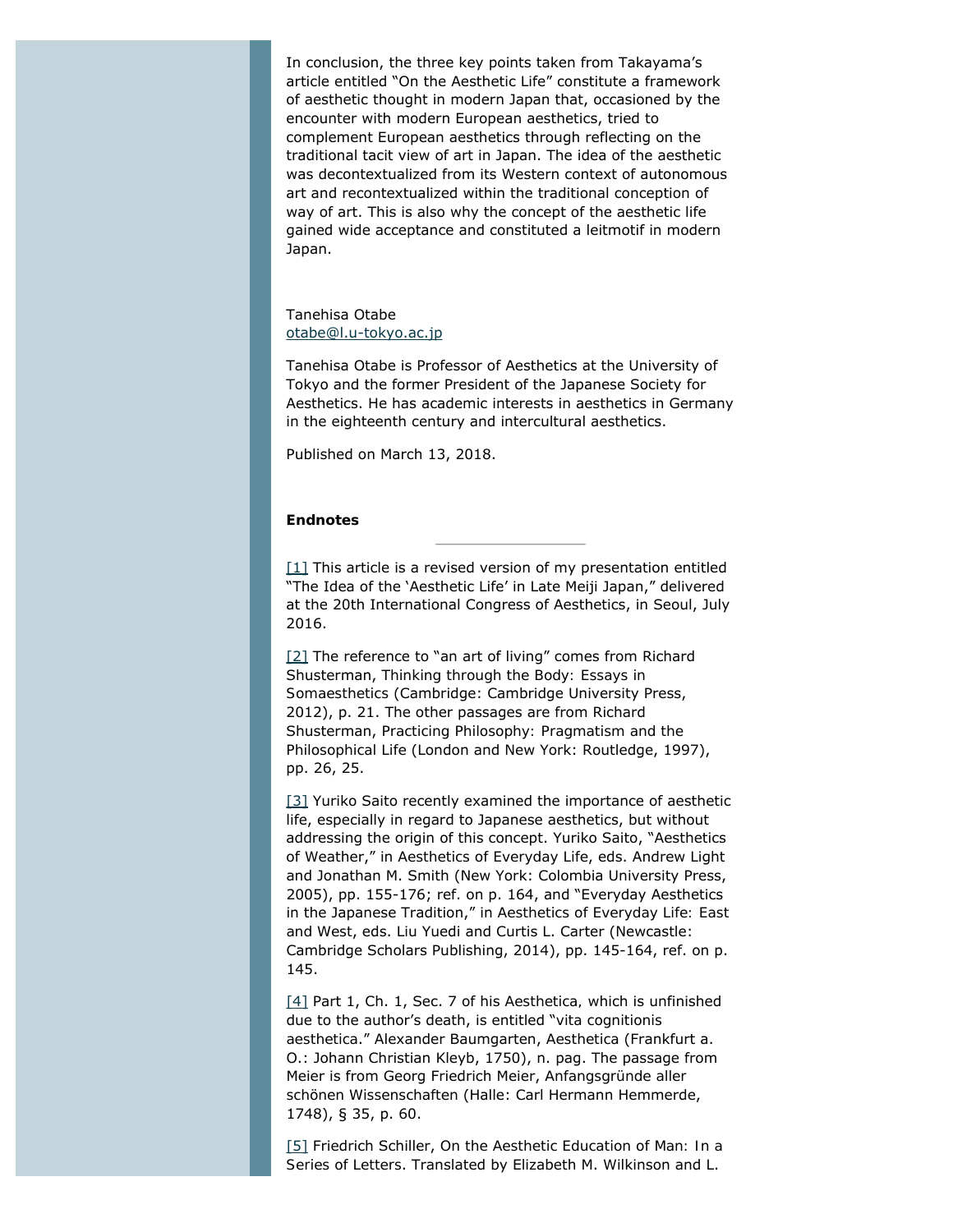A. Willoughby (London: Oxford University Press), p. 147n. Søren Kierkegaard, *Either/Or*, translated by Walter Lowrie (Princeton: Princeton University Press, 1949), p. 150.

<span id="page-10-0"></span>[\[6\]](#page-1-5) E.g. Armen Avanessian et al. (ed.), *Vita aesthetica: Szenarien ästhetischer Lebendigkeit* (Zürich: Diaphanes, 2009).

<span id="page-10-1"></span>[\[7\]](#page-2-0) Kinya Masugata, "A Short History of Kierkegaard's Reception in Japan," in *Kierkegaard and Japanese Thought*, ed. James Giles (New York: Palgrave Macmillan, 2008), pp. 32-52; ref. on p. 34.

<span id="page-10-2"></span>[\[8\]](#page-2-1) Chogyu Takayama, "Biteki Seikatsu wo Ronzu (On the Aesthetic Life)," *Chogyu Zenshu (Complete Works of Chogyu)*, Vol. 4 (Tokyo: Hakubun-kan, 1915), § 1, p. 853, my translation.

<span id="page-10-3"></span>[\[9\]](#page-2-2) *Ibid.*, § 5, p. 862.

<span id="page-10-4"></span>[\[10\]](#page-2-3) *Ibid.*, § 5, p. 862.

<span id="page-10-5"></span>[\[11\]](#page-2-4) *Ibid*., § 4, pp. 860-861.

<span id="page-10-6"></span>[\[12\]](#page-3-0) *Ibid.*, § 4, p. 860. The reference to "following one's heart" is based on Analects 2:4. The reference to birds and flower is based on Matthew 6:26/28.

<span id="page-10-7"></span>[\[13\]](#page-3-1) *Ibid.*, § 4, p. 862.

<span id="page-10-8"></span>[\[14\]](#page-3-2) *Ibid*., § 5, p. 863.

<span id="page-10-9"></span>[\[15\]](#page-3-3) *Ibid.*, § 6, p. 864.

<span id="page-10-10"></span>[\[16\]](#page-3-4) *Ibid*., § 6, p. 864.

<span id="page-10-11"></span>[\[17\]](#page-3-5) In the twenty-third letter, Schiller insists that "there is an aesthetic transcendence (*Übertreffen*) of duty." Schiller, p.167, slightly modified. By the way, Schiller is one of the few Western philosophers who advocated the aesthetic life: "... the humanity must be restored to a human being each time anew through the aesthetic life (*das ästhetische Leben*)." (Schiller, p. 147n., slightly modified).

<span id="page-10-12"></span>[\[18\]](#page-3-6) Takayama, § 6, 865.

<span id="page-10-13"></span>[\[19\]](#page-4-0) *Ibid.*, § 6, 867.

<span id="page-10-14"></span>[\[20\]](#page-4-1) Kakuzo Okakura, *The Book of Tea* (1906); *Collected English Writings*, vol. 1 (Tokyo: Heibonsha Limited, Publisher, 1984), pp. 289, 290.

<span id="page-10-15"></span>[\[21\]](#page-4-2) Arthur Danto, "Transfiguration of the Commonplace," *The Journal of Aesthetics and Art Criticism*, 33, 2 (1974), 139-148.

<span id="page-10-16"></span>[\[22\]](#page-4-3) Okakura, p. 289.

<span id="page-10-17"></span>[\[23\]](#page-4-4) As for Muneyoshi (Soetsu) Yanagi, see Tanehisa Otabe, "*Mingei*-Bewegung im Hinblick auf die Interkulturalität, " *The Journal of the Faculty of Letters, The University of Tokyo, Aesthetics*, 33 (2008), 45-61.

<span id="page-10-18"></span>[\[24\]](#page-4-5) Muneyoshi (Soetsu) Yanagi, "Bi to Seikatsu (Beauty and Life)," *Yanagi Muneyoshi Zenshu (Collected Works of Muneyoshi Yanagi)*, Vol. 4 (Tokyo: Chikuma-shobo, 1982),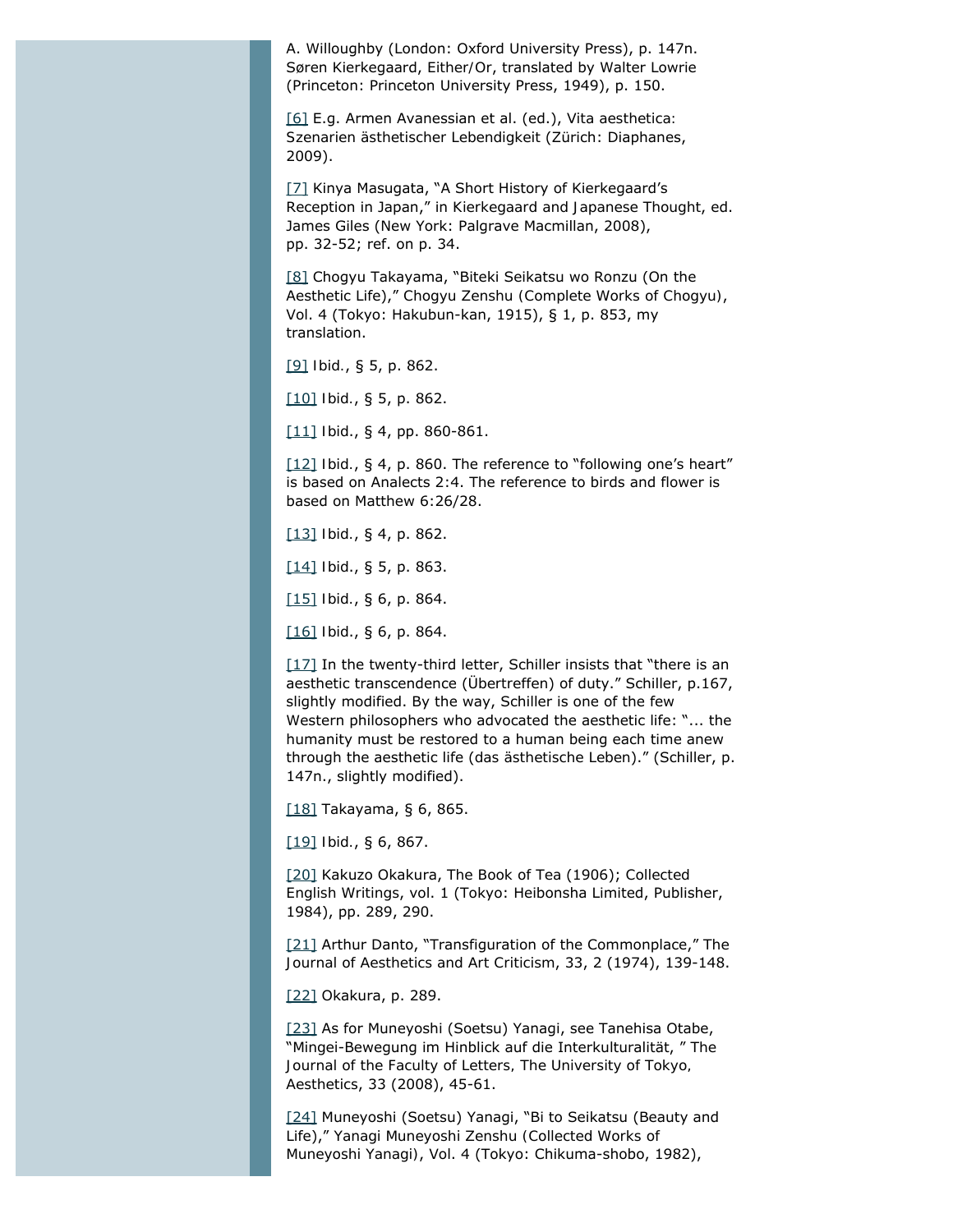p. 422, my translation.

<span id="page-11-0"></span>[\[25\]](#page-4-6) *Ibid.*, p. 425.

<span id="page-11-1"></span>[\[26\]](#page-5-0) *Ibid.*, p. 427.

<span id="page-11-2"></span>[\[27\]](#page-5-1) See Tanehisa Otabe, "Tsuneyoshi Tsuzumi, a Pioneer in Comparative Aesthetics, and His Theory of 'Framelessness of Japanese Artistic Style': Toward Intercultural Aesthetics," *International Yearbook of Aesthetics*, 11 (2007), 111-130.

<span id="page-11-3"></span>[\[28\]](#page-5-2) Tsuneyoshi Tsuzumi, *Nihon Geijutsu Yoshiki no Kenkyu (A Study of Japanese Artistic Style)*, (Tokyo: Shoka-sya, 1933), pp. 77-78, my translation.

<span id="page-11-4"></span>[\[29\]](#page-5-3) *Ibid.*, pp. 613-614.

<span id="page-11-5"></span>[\[30\]](#page-5-4) *Ibid.*, p. 78.

<span id="page-11-6"></span>[\[31\]](#page-5-5) Tsuneyoshi Tsuzumi, *Geijutsu Nihon no Tankyu (A Research into Artistic Japan)* (Tokyo: Sogen-sha, 1941), p. 48, my translation.

<span id="page-11-7"></span>[\[32\]](#page-5-6) Okakura, p. 286, p. 289.

<span id="page-11-8"></span>[\[33\]](#page-5-7) *Ibid.*, p. 293.

<span id="page-11-9"></span>[\[34\]](#page-6-0) Motomori Kimura, "Hegeru ni okeru Geijutsu-bi no idee (The idea of artistic beauty in Hegel)," *Bi no Katachi (Form of Beauty)* (Tokyo: Iwanami-shoten, 1941), p. 241, my translation.

<span id="page-11-10"></span>[\[35\]](#page-6-1) Kimura, p. 242.

<span id="page-11-11"></span>[\[36\]](#page-6-2) Motomori Kimura, "Ichida no Nomi (A Blow of Chisel)," *Hyogen Ai (Expressive Love)* (Tokyo: Iwanami-shoten, 1939), p. 159, my translation.

<span id="page-11-12"></span>[\[37\]](#page-7-0) Motomori Kimura, *Kokka ni Okeru Bunka to Kyoiku (Culture and Education in State)* (Tokyo: Iwanami-shoten, 1946), p. 148, my translation. See my discussion on this point in Tanehisa Otabe, "Corporeity of Self-awakening and the Interculturality of Cultural Self-awakening: Motomori Kimura's Philosophy of Expression," *International Yearbook of Aesthetics*, 14 (2010), 142-159.

<span id="page-11-13"></span>[\[38\]](#page-7-1) *Ibid*., p. 34.

<span id="page-11-14"></span>[\[39\]](#page-7-2) *Ibid.*, pp. 149-150.

<span id="page-11-15"></span>[\[40\]](#page-7-3) Motomori Kimura, "Hyogen Ai (Expressive Love)," *Hyogen ai (Expressive Love)* (Tokyo: Iwanami-shoten, 1938), pp. 41- 42, my translation.

<span id="page-11-17"></span><span id="page-11-16"></span>[\[41\]](#page-7-4) *Ibid*., p. 42.

[\[42\]](#page-7-5) Kiyoshi Miki, "Kosoryoku no Ronri (Logic of Imagination)*,*" *Miki Kiyoshi Zenshu (Collected Works of Kiyoshi Miki)*, vol. 8 (Tokyo: Iwanami-shoten, 1967), p. 223, my translation.

<span id="page-11-18"></span>[\[43\]](#page-7-6) *Ibid.*

<span id="page-11-19"></span>[\[44\]](#page-7-7) *Ibid.*, p. 224.

<span id="page-11-20"></span>[\[45\]](#page-7-8) *Ibid*., p. 34.